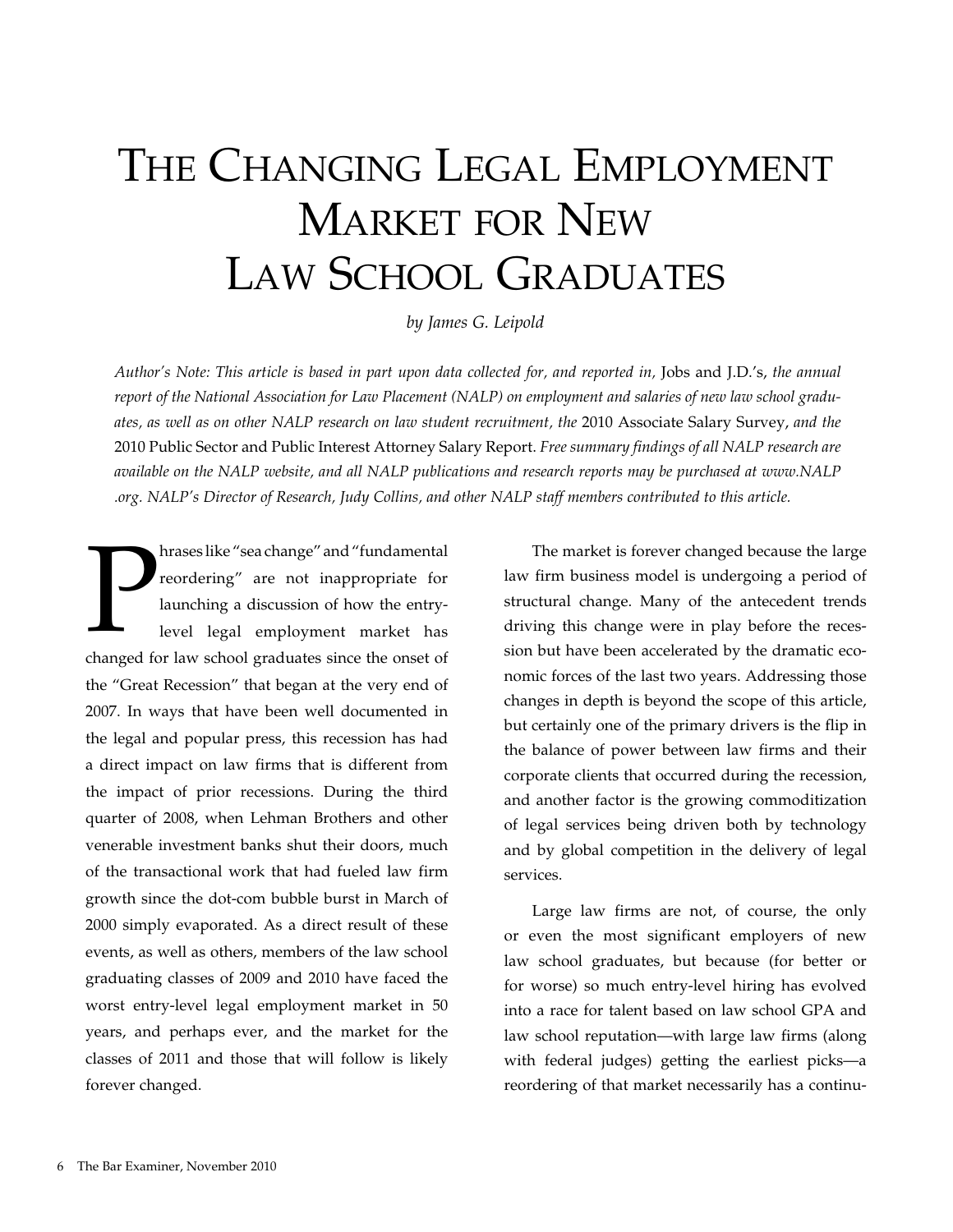ing impact throughout the rest of entry-level legal recruiting. In addition, all of the major employment sectors for new law school graduates were severely compromised during the recession, including government hiring, judicial clerkship hiring, public interest hiring, and hiring by small- and mediumsized law firms. And, of course, given the national employment market generally, the nonlegal job market for law school graduates was also severely compromised. Only the category of academic jobs grew during the recession, and that was because law schools were increasingly hiring their own graduates through a variety of job relief programs (in fact, 42% of all law schools reported creating jobs for their graduates as a direct result of the recession—see more on this below).

# The Class of 2009

NALP, along with the American Bar Association, measures legal employment as an outcome of law school nine months after graduation to allow time for bar examinations and licensing, and so the most recent class for which we have complete data is the class of 2009. This is also the first class that was directly affected by the recession, since many members of the class of 2008 had secured offers for employment before the worst of the economic downturn occurred.

## **A Decreasing Employment Rate**

Not surprisingly, the overall employment rate for the class of 2009 nine months after graduation was lower than it was for the classes that immediately preceded it. Analyses of data collected through NALP's Employment Report and Salary Survey for the class of 2009 document an overall employment rate of 88.3% of graduates for whom employment status was known—a rate that has now decreased two years in a row, declining 3.6 percentage points from the recent historical high of 91.9% for the class of 2007. The employment figure for the class of 2009 also marks the lowest employment rate since the mid-1990s. Given the severity of the recession, an overall employment rate of 88.3% may seem stronger than expected, but when the statistic is teased apart, it begins to reveal some of the fundamental weaknesses in the job market faced by this class.

## **A Closer Look at What Lies Behind the Employment Rate**

#### *Start Date Deferrals and Temporary Employment*

To start with, between 3,200 and 3,700 graduates with jobs in law firms had their start dates deferred beyond December 1, 2009, with many deferred well into 2010. In addition, a far higher percentage of this class reported employment that was temporary, with 41% of all public interest jobs, 30% of all business jobs, and even 8% of private practice jobs being reported as temporary. Overall, nearly 25% of all jobs were reported as temporary, a figure that includes judicial clerkships.

## *Part-Time Work*

Members of the class of 2009 were also working more often in part-time jobs than their predecessors, with 56% of academic jobs, 20% of business jobs, and more than 10% of all jobs reported by the class of 2009 being part-time—up from 6% for the previous class.

#### *Employed But Looking for Work*

Another marker of the weakness of the job market is that a much higher percentage of this class reported that even though they were employed, they were still looking for work (almost 22% of the class of 2009 compared to 16% of the previous class), suggesting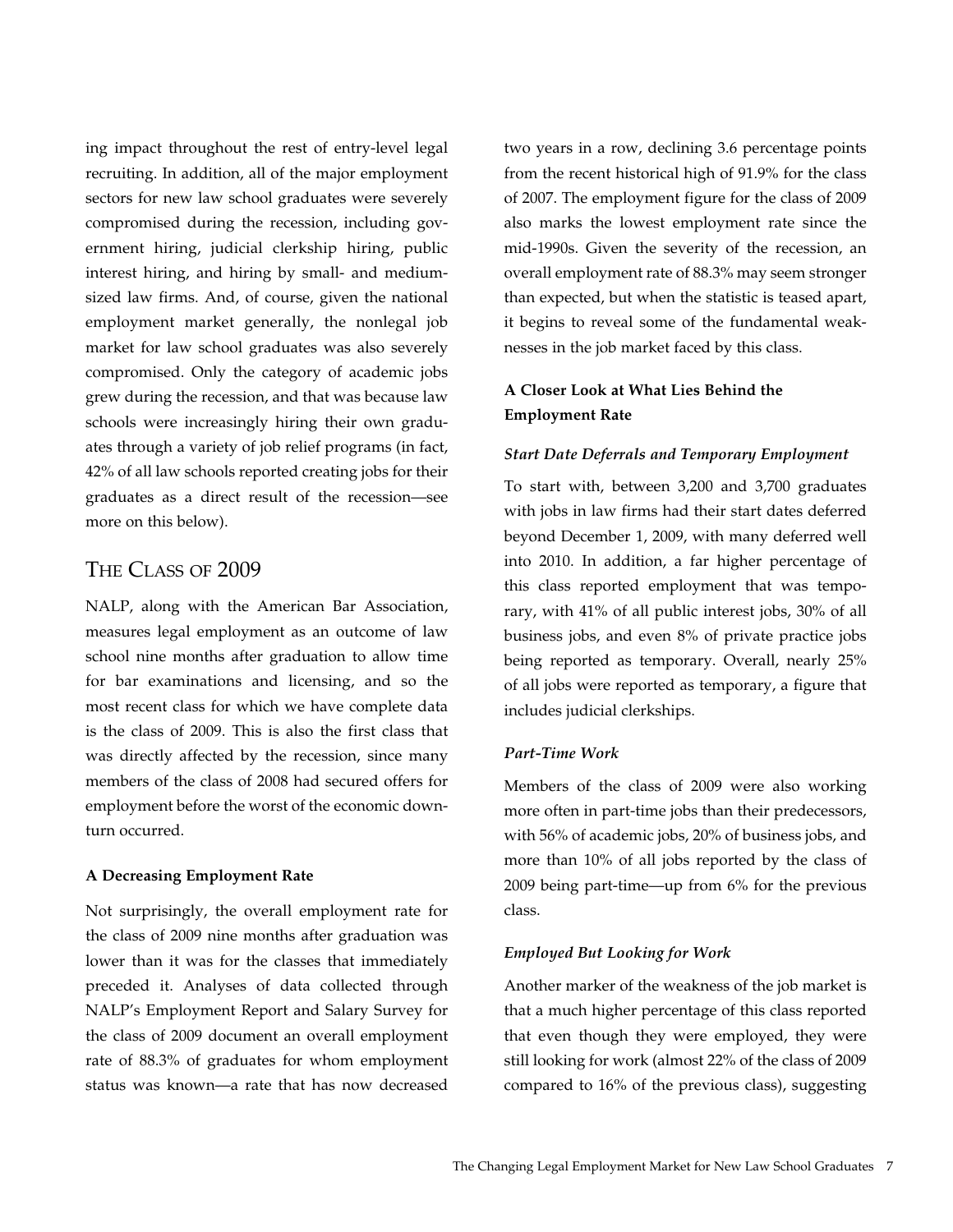that graduates took jobs they may not have been satisfied with simply to be able to earn money to offset living expenses and student debt.

## *An Increase in Solo Practitioners*

Yet another marker bearing analysis is that a measurably smaller percentage of graduates from the class of 2009 were working as practicing lawyers than their predecessors, with 70.8% reporting that they held jobs for which a J.D. was required, compared with 74.7% of the class of 2008. Of those who did report jobs in private practice, a far greater number reported that they were working as solo practitioners than in the previous year. For the class of 2009, the number of solo practitioners reported was well over 1,000 and represented more than 5% of law firm jobs reported, compared with 3.3% for the class of 2008. In raw numbers, there were about 375 more solo practitioners reported for the class of 2009 than for the class of 2008, a jump that in itself accounts for nearly a full percentage point of the employment rate. Solo practitioners represented about 2.9% of all jobs reported for the class of 2009, compared with 1.9% for the previous class. This jump in the number of law school graduates reporting that they were working as solo practitioners is consistent with data that was reported during the recession of the early 1990s. The employment data collected by NALP do not answer the question of why graduates take particular jobs, but the presumption in this case is that during a recession when jobs are scarce, a higher percentage of graduates work as solo practitioners because they are unable to secure jobs elsewhere.

#### *A Rise in Academic Jobs Provided by Law Schools*

As noted above, law schools were very active in trying to mitigate the impact of the recession on their graduates, with 42% of law schools reporting that they provided on-campus postgraduate jobs for their students. This helps account for the fact that 3.5% of the jobs reported by the class of 2009 were categorized as academic, compared to 2.3% for the class of 2008. Overall, 69% of academic jobs reported by the class of 2009 were reported as temporary.

Law schools created a variety of employment opportunities for their graduates, and not all of them were on campus or could be counted in the academic category. Through a variety of bridge programs, fellowships, and grant programs for public interest work, in addition to true on-campus jobs, many schools have "jobs programs" of some sort for new graduates, and many of them predate the recession. For the class of 2009, it is estimated that these programs provided over 800 jobs, accounting for a full 2 percentage points in the employment rate. At the high end, these jobs programs can account for up to 50 jobs on a single campus.

#### **Distribution of Jobs**

Despite the overall softening of the market, the kinds of jobs taken by law school graduates did not change that much for the class of 2009 (see Figure 1). As in all prior years for which NALP has collected job information for new graduates, the most common employment setting for members of the class of 2009 was that of private practice at law firms, reported by 55.9% of the members of the class of 2009 who provided employment information. This figure has fluctuated only between 55% and 58% since 1993.

Over one-quarter (25.8%) of class of 2009 graduates who reported being employed on February 15, 2010, were working in public service positions, including government jobs (10.1%), the military (1.3%), judicial clerkships (8.7%), and public interest positions (5.7%). This percentage has also remained relatively stable for almost three decades.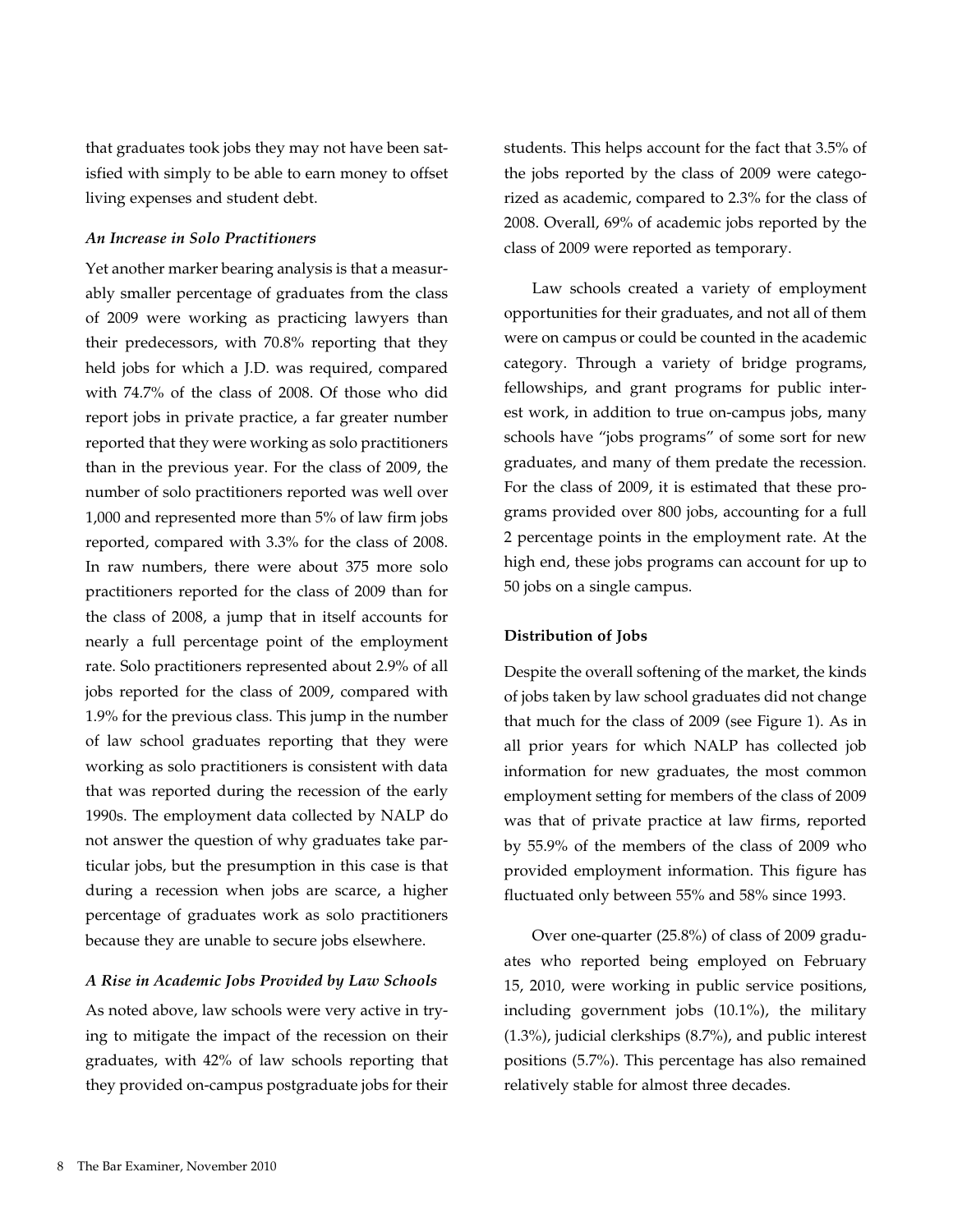

**Figure 1:** Employer Types, Class of 2009 (as of February 15, 2010)

*Note*: Figures in this chart reflect all job types—both legal and other. For clarity, the category for unknown employer type, representing 1.44% of jobs, is not shown.

Employment in business was 13.5%, essentially unchanged from 2008, and still within the 13–14% range reported for the last six years.

At 3.5%, the percentage of jobs in academia was the highest ever recorded by NALP, with the number of jobs up by over 400 compared with the previous year. As noted above, however, information reported on these jobs suggests that much of the increase may be accounted for by schools' efforts to provide postgraduate job opportunities in a tight job market.

# The Class of 2010 and Beyond

It is important to note that members of the class of 2009 who obtained jobs with large law firms would have received offers for summer employment in August or September 2007, participated in summer programs in 2008, and then received offers for postgraduate employment in August or September of 2008, before the worst of the recessionary collapses that occurred later that fall. For this reason, the most dramatic impact of the recession on entry-level legal employment may well be measured in the class of 2010. (This would also be consistent with the data from the last major recession to have an impact on the legal employment market. Nationally, the worst of the recession of the early nineties came in 1991, and yet the low-water mark for entry-level legal employment came with the class of 1993, with an overall employment rate nine months after graduation of just 83.4%.)

Because we do not yet have nine-month employment figures for the class of 2010, in order to assess the impact of the recession on this class we must turn to NALP research on recruiting volumes. Members of the class of 2010 would have gone through any on-campus interviewing (OCI) programs in August and September of 2008, at the height of the recession, and those who worked as summer associates for law firms would have done so following their second year of law school in 2009. These students graduated in May of 2010, took their bar exams in July of this year, and, with some luck, began working in September or October. We will measure their employment status as of February 15, 2011. Members of the class of 2011 participated in their OCI programs during the late summer of 2009, and, remarkably enough, members of the class of 2012 have now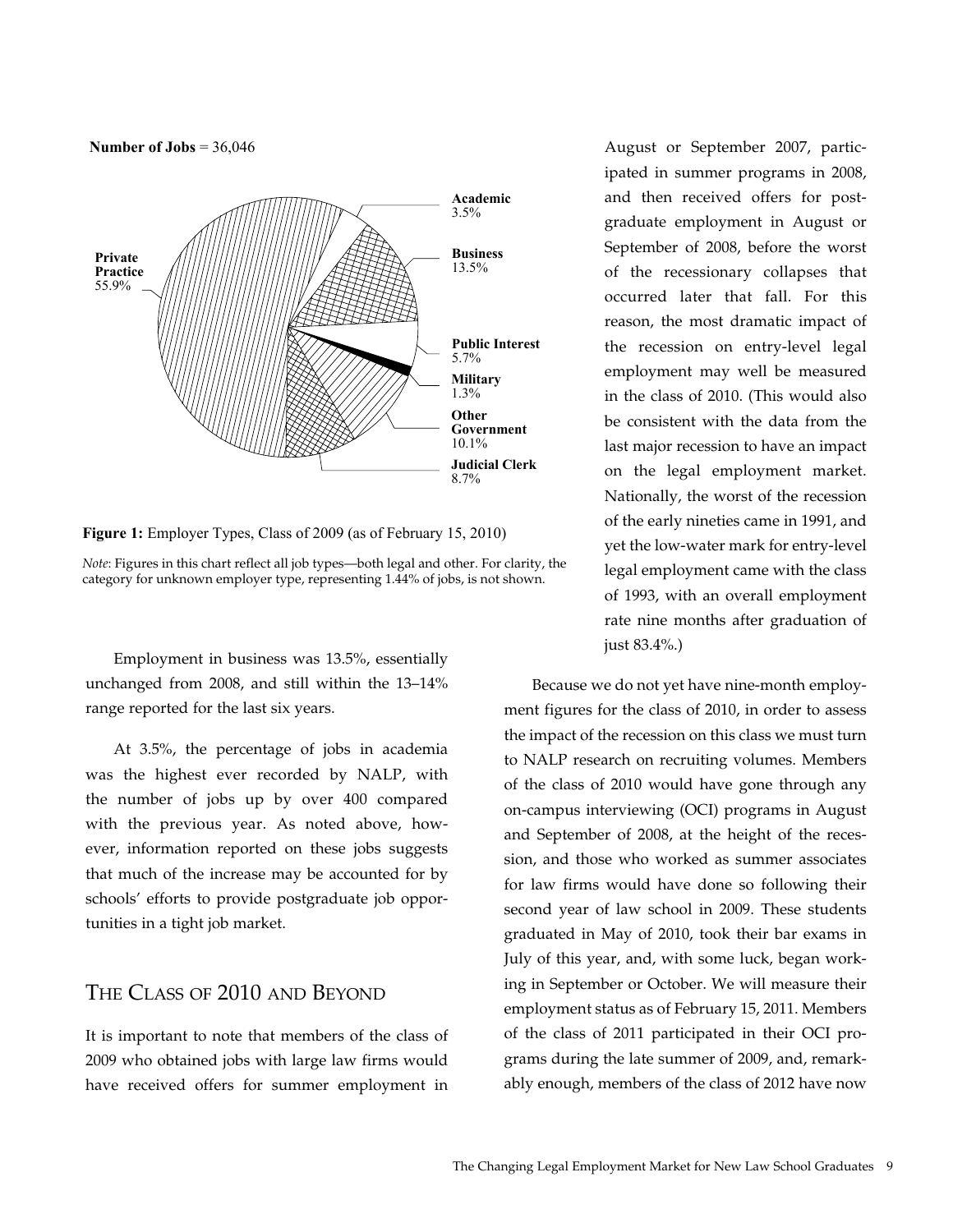also completed their OCI programs, competing for summer positions they will hold during 2011.

## **Summer Program Recruitment Levels and Outcomes**

When we look at the data on recruiting volumes, again we find that, not surprisingly, all of the markers that measure the strength of the legal employment market for new lawyers, such as law firm recruiting levels for summer programs and summer program outcomes, fell in both 2008 and 2009. The

drop-off in the numbers in the second year of the recession was steeper than the decrease in volume seen during the first year of the recession. Based on the most recent information provided by NALP members about fall 2009 recruiting, the market for entry-level legal employment shrank dramatically, especially for second-year students (2Ls) seeking positions for summer 2010. (Data on the 2010 recruitment season, which has just ended, will be gathered at the end of this year and published at the beginning of 2011.)

## **Fall Recruiting, Start Date Deferrals, and Offer Acceptance Rate**

The most dramatic impacts of the current economic situation on legal employment opportunities were on the numbers that describe fall recruiting of 2Ls for summer 2010 positions, and on the extent to which start dates for class of 2009 graduates were deferred. Across employers of all sizes, the median number of

Across employers of all sizes, the median number of offers extended for summer 2010 positions dropped dramatically to only 7 in 2009 following a previous drop from 15 in 2007 to 10 in 2008. At the largest firms—those with more than 700 lawyers firmwide—the median number of offers dropped from 30 in 2007 to 18.5 in 2008, and to just 8 in 2009.

offers extended for summer 2010 positions dropped dramatically to only 7 in 2009 following a previous drop from 15 in 2007 to 10 in 2008. At the largest firms—those with more than 700 lawyers firmwide—the median number of offers dropped from 30 in 2007 to 18.5 in 2008, and to just 8 in 2009. Similarly, the percentage of callback interviews resulting in offers for summer spots fell precipitously to 36.4% in 2009, after falling to 46.6% in 2008 from a figure that had hovered at or above 60% for the three previous years. Not surprisingly, the offer acceptance rate also

> jumped. At 42.8%, it is the highest rate NALP has ever recorded. Also not surprisingly, deferrals were generally more likely at the largest firms, where over 60% of summer 2008 associates who accepted offers were deferred.

> This represents an enormous interruption in the usual recruiting and employment patterns that we have come to expect. For the class of 2010, there were far fewer offers for full-time employment coming out of summer programs, and

many of those who did receive offers had uncertain start dates and will certainly be deferred in the same manner in which members of the class of 2009 were deferred. For the class of 2011—those who went through the OCI process during the fall of 2009—there were far fewer 2010 summer positions available, with nearly 20% of the law firm offices that had summer programs in 2009 simply canceling their programs altogether in an attempt to catch up their recruiting cycle and absorb the associates they had already deferred.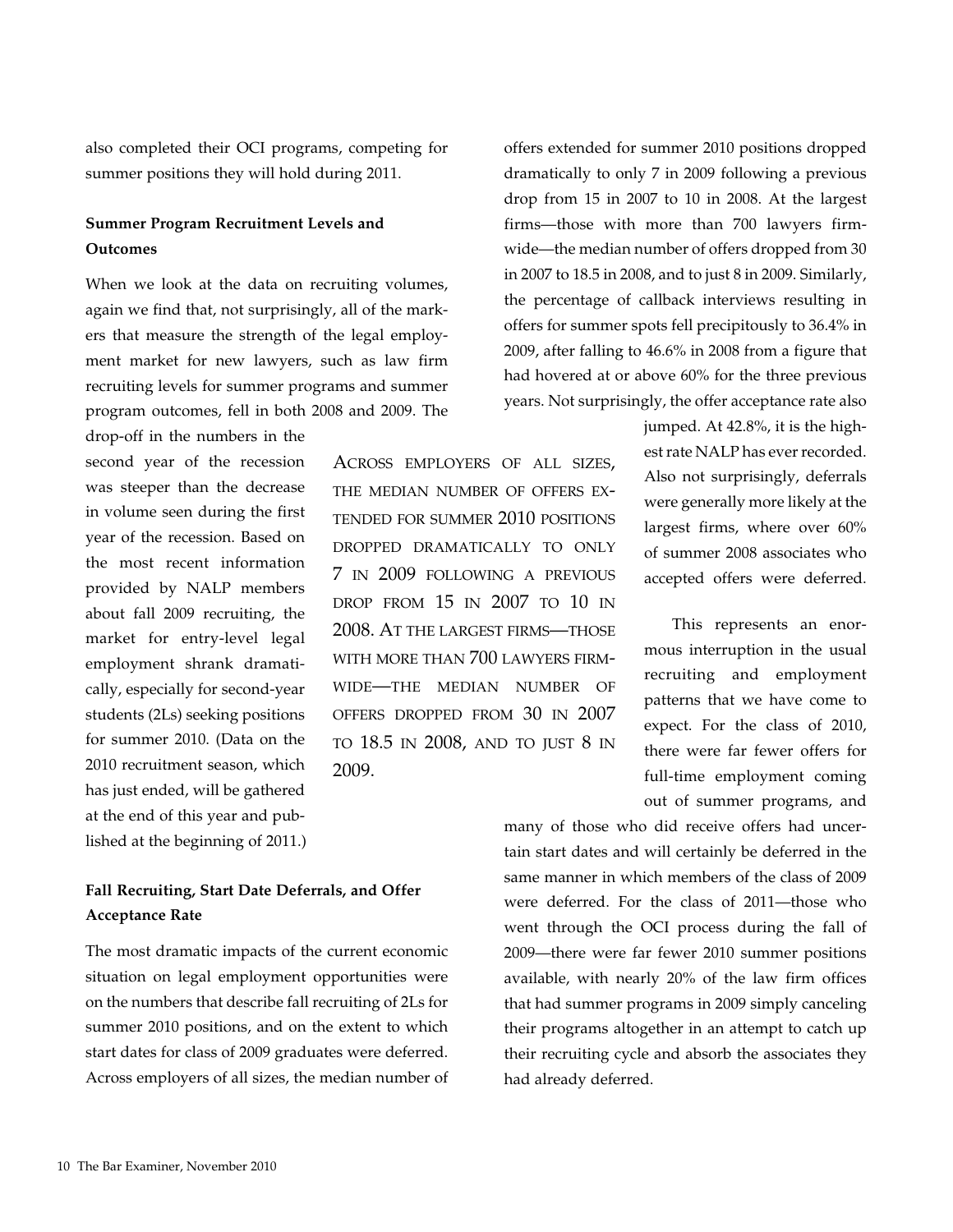# Starting Lawyer Salaries for the Class of 2009

The other area in which there is always tremendous interest, as there should be, is the salaries that law school graduates earn when they leave the academy and enter the profession. The national median salary for the class of 2009, based on those working fulltime and reporting salaries, was \$72,000, unchanged from that for the class of 2008, and the national mean was \$93,454.<sup>1</sup> However, because some large law firm salaries cluster in the \$160,000 range while many other salaries cluster in the \$40,000 to \$65,000 range,

relatively few salaries were actually near the median or mean (see Figure 2). The national median salary at law firms based on those reporting salaries was \$130,000, compared with \$125,000 the prior year, and the national mean at law firms was \$115,254.

With the class of 2009 *Jobs & J.D.'s* report, NALP introduced the concept of an adjusted mean as an additional way to provide a broad measure of salaries for full-time jobs as a whole and for full-time jobs in law firms in particular. Essentially, the adjusted mean compensates for the fact that the distribution of reported full-time salaries is not the same as the



**Figure 2:** Distribution of Reported Full-Time Salaries, Class of 2009

*Note:* The graph is based on 19,513 salaries. A few salaries above \$200,000 are excluded for clarity. The left-hand peaks of the graph reflect salaries of \$40,000 to \$65,000, which collectively accounted for 34% of reported salaries. The right-hand peak shows that salaries of \$160,000 accounted for 25% of reported salaries. However, more complete salary coverage for jobs at large law firms heightens this peak and diminishes the left-hand peaks—and shows that the unadjusted mean overstates the average starting salary by about 10%. Nonetheless, as both the arithmetic mean and the adjusted mean show, relatively few salaries are close to either mean figure. For purposes of this graph, all reported salaries were rounded to the nearest \$5,000.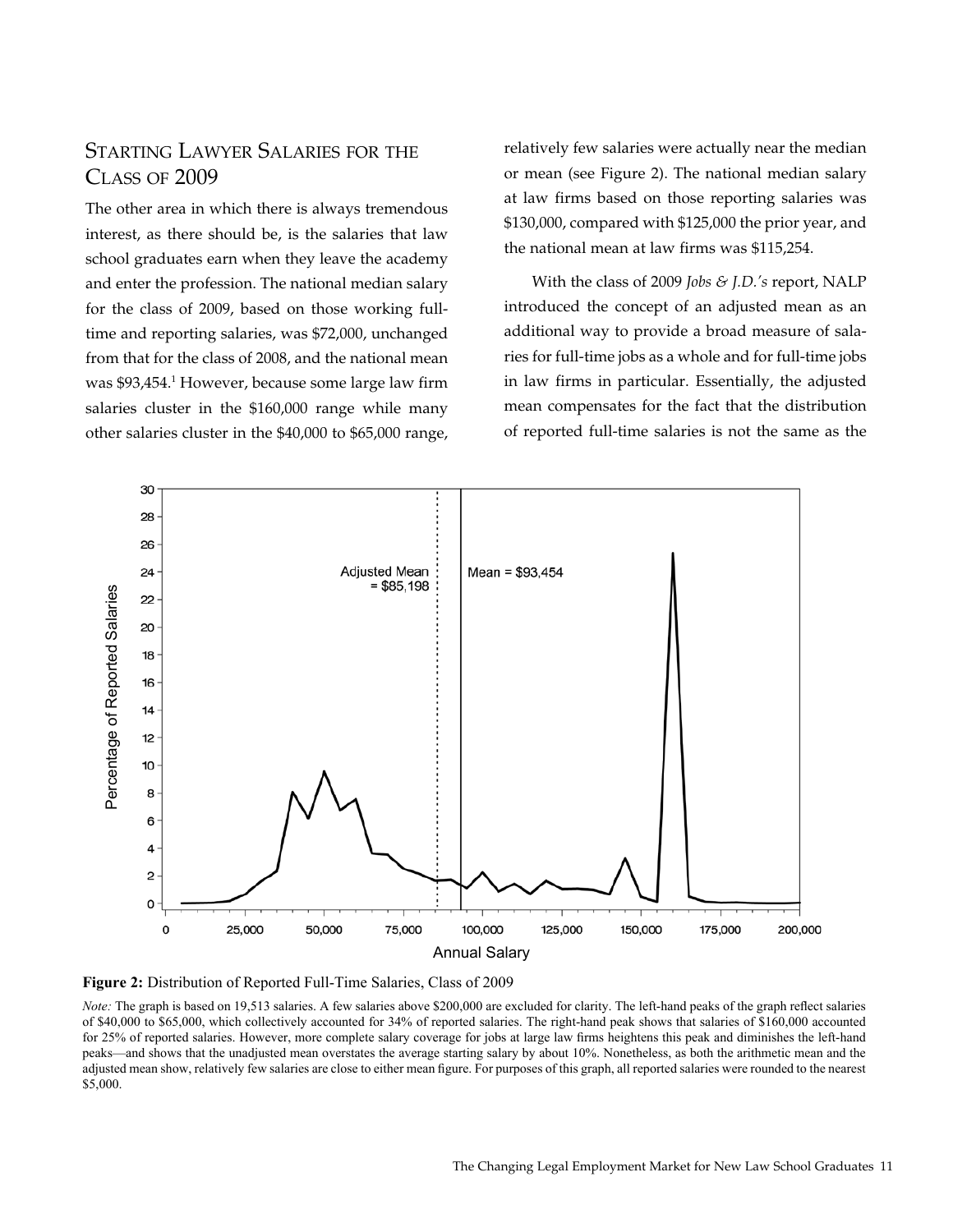distribution of reported full-time jobs, particularly when it comes to law firm jobs. Whereas salaries for most jobs in large law firms are matters of public record and reported, fewer than half the salaries for jobs in small law firms are reported. The calculation of adjusted means is accomplished by giving more weight to the mean or average salary in small firms and less weight to the mean or average salary in large firms to calculate the overall law firm mean and also the adjusted mean for all full-time jobs. In other words, the adjusted mean is based on estimates

that account for the unreported salaries. The adjusted mean for all full-time jobs reported was \$85,198 (in contrast to the unadjusted national mean of \$93,454), and the adjusted mean for full-time law firm jobs was \$102,959 (in contrast to the unadjusted mean of \$115,254).

The prevalence of high salaries in large law firms, in concert with the relatively stable salaries among other employers, continues to result in a sal-

ary distribution with two distinct peaks, as shown in Figure 2: one at the \$160,000 level and one in the \$40,000–\$65,000 range. Relatively few salaries are near either the median or the mean. This distribution would maintain its two-peak nature, although with a less extreme peak on the right and a bulkier peak on the left, even if all full-time salaries were reported, including the currently underreported small-firm salaries. It would also remain the case that relatively few salaries are at or near the median or the mean. The dotted line represents the adjusted mean based on estimates accounting for the unreported salaries, as explained above. (It is important to note that salary figures reported do not include compensation

 The prevalence of high salaries in large law firms, in concert with the relatively stable salaries among other employers, continues to result in a salary distribution with two distinct peaks ... ONE AT THE \$160,000 LEVEL AND one in the \$40,000–\$65,000 range. Relatively few salaries are near either the median or the mean.

beyond salary such as signing bonuses, bar stipends, or reimbursement of bar review expenses.)

As a matter of consumer information, especially for students who are considering applying to law school, the adjusted mean provides a better benchmark than the unadjusted mean, because it accounts for the larger number of lower salaries that are not reported. Nevertheless, the overall mean for starting salaries, whether adjusted or unadjusted, is best used to measure the rise and fall of aggregate salaries over time, and not to predict the likelihood of earning a

> particular salary when graduating from law school. As the bimodal distribution of starting lawyer salaries makes clear, very few new law school graduates earn anything close to the mean. Instead, many graduates will earn much more than the mean salary, and many more will earn much less.

Median salaries for government jobs, judicial clerkships, and public interest jobs—\$52,000,

\$50,000, and \$42,800 respectively—changed little from those for the class of 2008, and because salary figures in these employment settings are much more homogeneous and not particularly subject to disproportionate reporting, adjusted salary means were not calculated for these employer types. Median salaries for jobs in the military, while representing a relatively small number of jobs, actually declined from \$57,000 in 2008 to \$55,000 in 2009.

# Salaries for Associates and Public SERVICE ATTORNEYS

In addition to measuring the starting salaries of recent law school graduates, NALP surveys law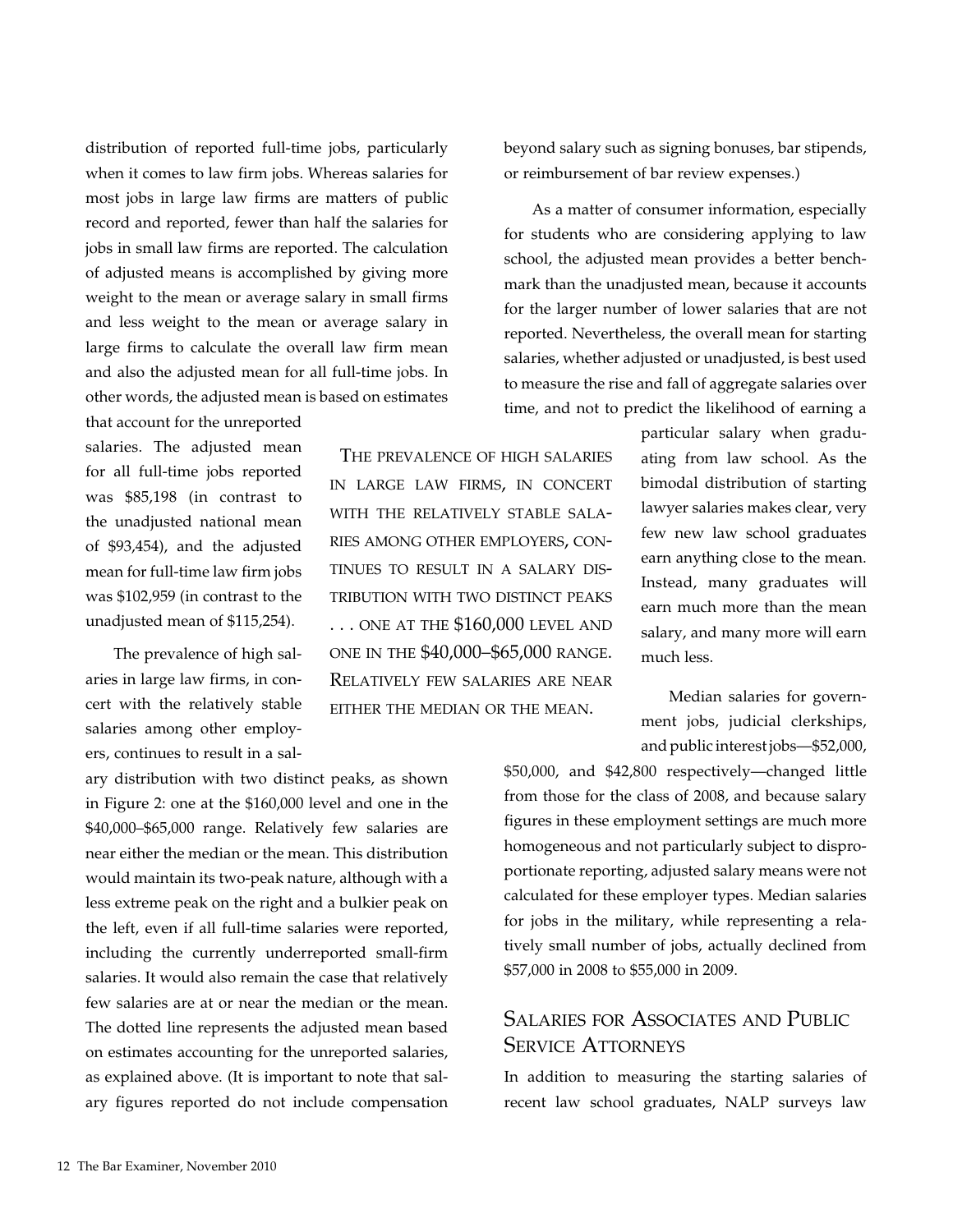firms and public interest organizations about the salaries paid to attorneys during their first 8 to 11 years of practice. The most recent NALP research in this area shows that associate salaries at law firms were largely flat between 2009 and 2010, although median salaries in some markets actually fell back. During this same period, salaries for lawyers working in the public interest have also been largely flat, and the gap between private sector and public interest lawyer salaries remains as large as ever.

#### **Associate Salaries**

NALP's *2010 Associate Salary Survey* shows that, although the \$160,000 salary for first-year associates still prevails at large firms in a number of markets including Chicago, Los Angeles, New York, and Washington DC—in other markets, such as Boston and San Francisco, the median salary has dropped back to \$145,000, reflecting salaries ranging from \$110,000 to \$160,000. Even in those markets where the prevailing figure remains at \$160,000, salaries of \$130,000 to \$145,000 figure more prominently than was the case at the time of the 2009 report, confirming the characterization of 2009 as the recent highwater mark for large law firm salaries.

The overall median first-year associate salary was \$115,000, and ranged from \$72,000 in firms of 2–25 lawyers, to \$117,500 in firms of 501–700 lawyers, and to \$160,000 in firms of more than 700 lawyers, as shown in Table 1. The latter figure accounts for 58% of reported first-year salaries in firms that size, and also represents both the median and the high salary, and can be described as the prevailing salary for firms of that size. The median salary at firms of 251–500 lawyers remained unchanged from 2009 at \$125,000, while that at firms of 501–700 lawyers declined by several thousand dollars, reflecting relatively more reporting of salaries of \$110,000, \$115,000, and \$145,000 compared with 2009. Salaries at firms with 51–250 lawyers also showed small declines, while salaries at firms of 50 or fewer lawyers remained relatively static. While the NALP survey does not attempt to tease out causation in the rise and fall of lawyer salaries, media reports of law

**Table 1:** Median Base Salaries by Associate Year and Firm Size (as of April 1, 2010)

| Associate<br>Year | Firm Size (Number of Lawyers) |         |           |         |            |         |             |         |           |         |           |         |              |         |           |                    |
|-------------------|-------------------------------|---------|-----------|---------|------------|---------|-------------|---------|-----------|---------|-----------|---------|--------------|---------|-----------|--------------------|
|                   | $2 - 25$                      |         | $26 - 50$ |         | $51 - 100$ |         | $101 - 250$ |         | 251-500   |         | 501-700   |         | $701+$       |         | All Sizes |                    |
|                   | Median                        | # Rept. | Median    | # Rept. | Median     | # Rept. | Median      | # Rept. | Median    | # Rept. | Median    | # Rept. | Median       | # Rept. |           | Median $ $ # Rept. |
| First             | \$72,000                      | 21      | \$95,000  | 21      | \$95,000   | 49      | \$105,000   | 96      | \$125,000 | 107     | \$117,500 | 80      | $$160,000^a$ | 69      | \$115,000 | 443                |
| Second            | 76,500                        | 18      | 103,000   | 25      | 99,775     | 52      | 110,000     | 85      | 125,000   | 96      | 122,700   | 80      | 165,000      | 89      | 120,375   | 445                |
| Third             | 82,800                        | 21      | 101,500   | 25      | 104,000    | 49      | 111,950     | 86      | 130,675   | 96      | 135,000   | 85      | 170,000      | 88      | 127,500   | 450                |
| Fourth            | 83,750                        | 18      | 103,500   | 26      | 104,250    | 52      | 117,000     | 85      | 135,000   | 98      | 137,500   | 86      | 176,800      | 88      | 132,400   | 453                |
| Fifth             | 90,000                        | 19      | 106,500   | 23      | 103,000    | 49      | 120,000     | 81      | 144,000   | 100     | 143,750   | 78      | 188,750      | 93      | 137,500   | 443                |
| Sixth             | 94,300                        | 18      | 109,425   | 20      | 105,500    | 49      | 120,000     | 81      | 147,000   | 91      | 151,500   | 71      | 210,000      | 91      | 144,000   | 421                |
| Seventh           | 110,000                       | 15      | 112,000   | 21      | 120,750    | 46      | 126,750     | 80      | 156,700   | 92      | 166,400   | 69      | 225,000      | 85      | 153,850   | 408                |
| Eighth            | 102,500                       | 14      | 114,950   | 18      | 125,225    | 40      | 135,000     | 73      | 161,625   | 88      | 177,500   | 60      | 235,675      | 79      | 160,000   | 372                |

*Note*: The "# Rept." column indicates the number of offices reporting. Medians have been rounded to the nearest \$25.

<sup>a</sup>The \$160,000 figure was reported by 58% of firms responding in this size category and also represents the high salary for firms of that size.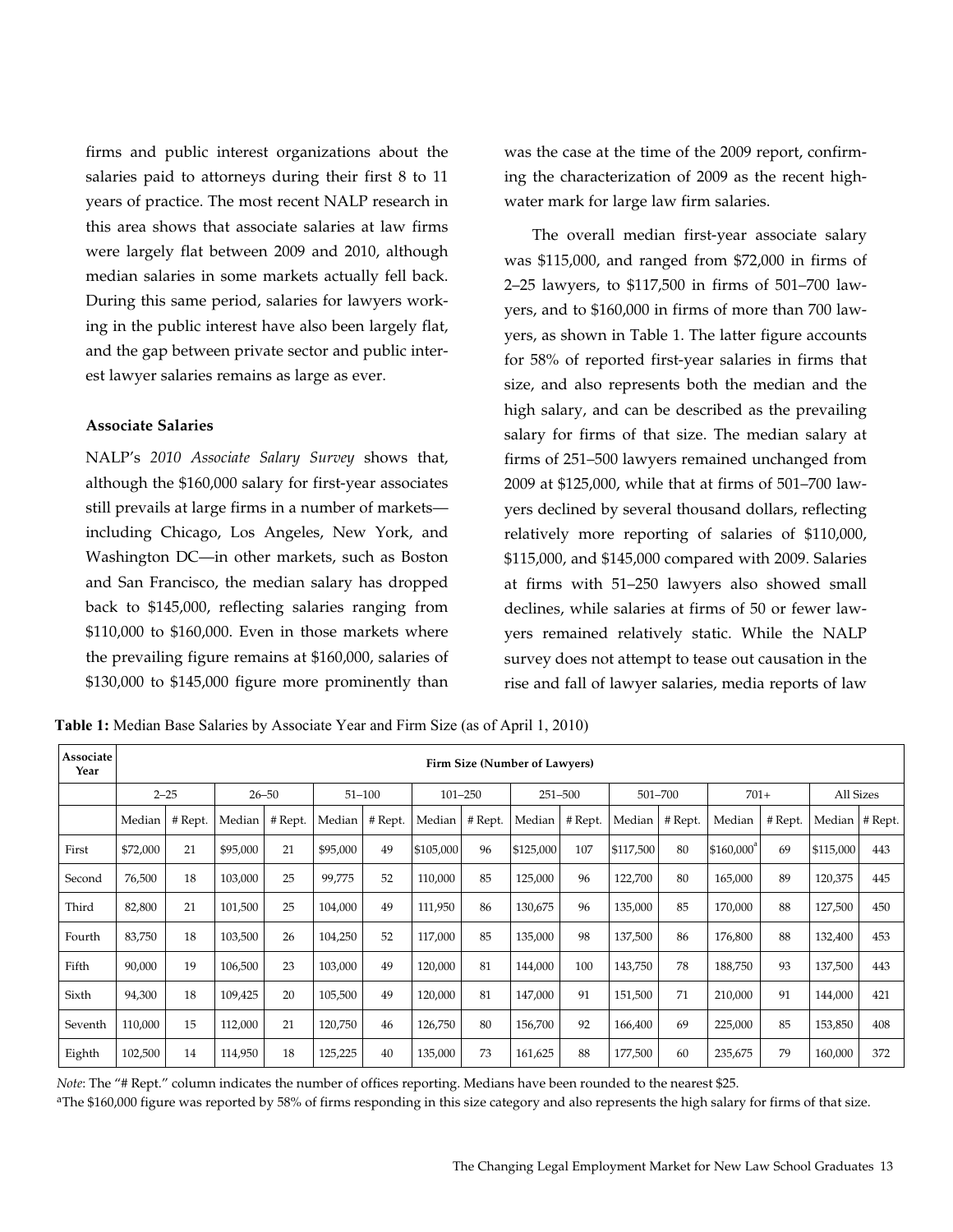firms cutting lawyer salaries were widespread during the recession.

**Public Sector and Public Interest Attorney Salaries** The results of NALP's recently published *2010 Public Sector and Public Interest Attorney Salary Report*, a biennial report that provides salary information for both entry-level and experienced attorneys at public sector and public interest organizations, are shown in Table 2. It shows that the median entry-level salary for an attorney at a civil legal services organization was \$42,000; an attorney with 11–15 years of experience could expect a salary of about \$62,000. The median entry-level salary for public defenders was \$45,700; with 11–15 years of experience, the median was about \$76,000. The salary scale for local prosecuting attorneys was slightly higher, starting at \$50,000 and progressing to \$81,500 for those with 11–15 years of experience. Finally, salaries for attorneys in public interest organizations with issuedriven missions—such as those dealing with women's or environmental issues—started at \$45,000 and rose to about \$71,000 with 11–15 years of experience.

## **Drawing Comparisons between Associate and Public Sector/Public Interest Salary Changes**

Together the two reports provide a basis for comparing private law firm and public sector/public interest salaries. The contrasts remain stark and alarming, notwithstanding salary decreases at some large law firms. For example, the median salary for a fifth-year associate ranged from \$90,000 to almost \$190,000, depending on firm size. In contrast, attorneys with similar experience at public sector and public interest organizations could expect salaries of roughly \$50,000 to \$60,000. The \$160,000 first-year salary still offered at many big firms in big cities—or even a salary of \$145,000 or \$130,000—was beyond what even the most experienced attorneys could reasonably expect at a public sector or public interest organization.

Finally, it is also evident based on comparisons with findings in previous reports, the first of which was in 2004, that salaries at public interest organizations increased only modestly over the last six years—with increases of not more than \$15,000, and less for more junior attorneys. Although these changes are in line with those at small law firms, during this same period the typical first-year salary in a large firm in a major market increased from \$125,000 to as much as \$160,000.<sup>2</sup>

## Conclusion

The entry-level job market for new law school graduates remains constrained at the present time, and history will show that at least three graduating classes

| Years of Experience | Civil Legal Services | <b>Public Defenders</b> | Local Prosecuting<br>Attorneys | Public Interest<br>Organizations |
|---------------------|----------------------|-------------------------|--------------------------------|----------------------------------|
| Entry level         | \$42,000             | \$45,700                | \$50,000                       | \$45,000                         |
| 5 years             | 49,435               | 60,280                  | 62,320                         | 53,560                           |
| $11-15$ years       | 62,550               | 76,160                  | 81,500                         | 70,875                           |

**Table 2:** Median Salaries for Public Interest Attorneys by Type of Organization and Years of Experience (as of January 1, 2010)